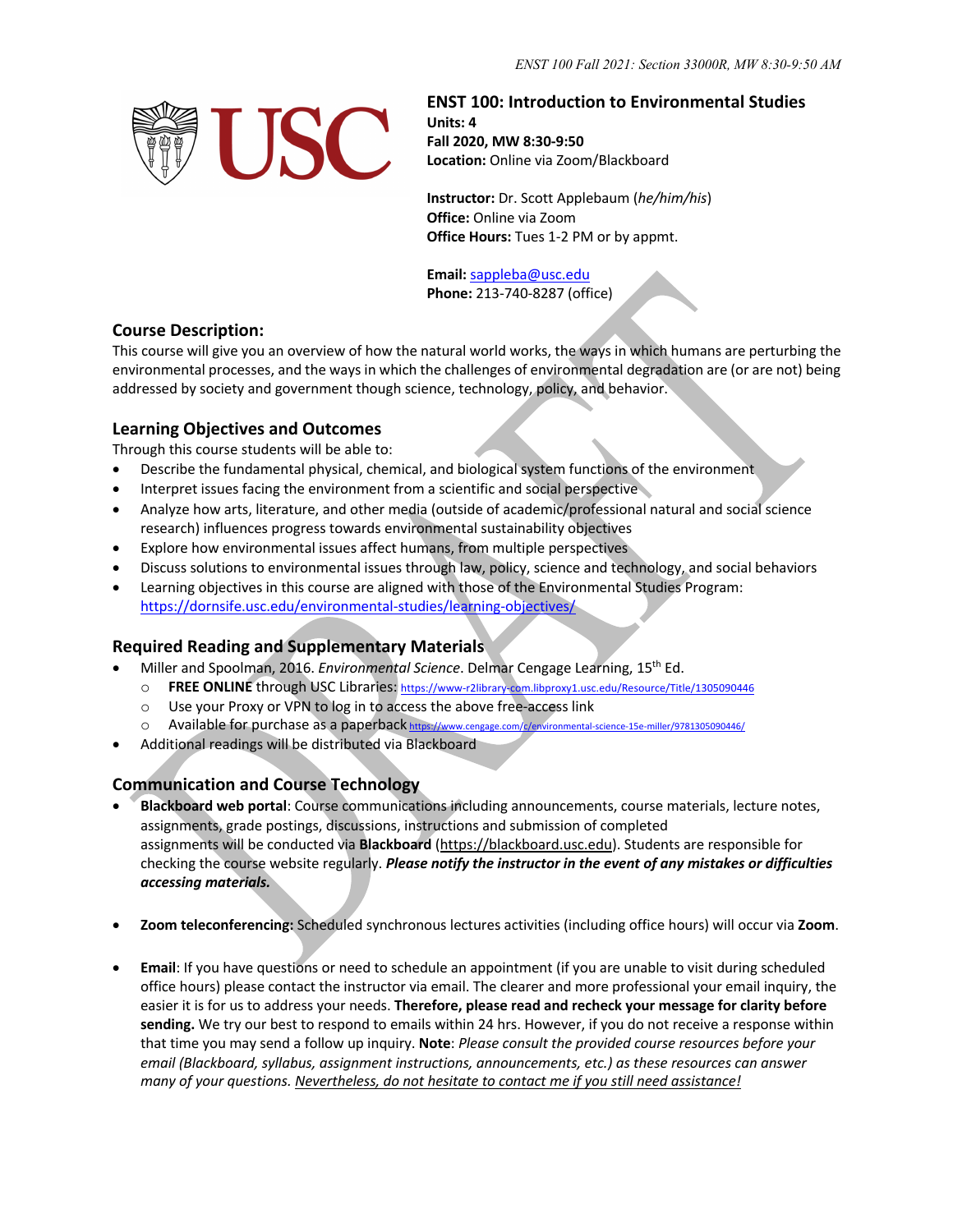#### • **USC technology support:**

- o Zoom information for students
- o Blackboard help for students
- o Software available to USC Campus

#### **Assignments & Point Values:**

| <b>Assignment</b>                 | <b>Points</b> | % of Grade       |
|-----------------------------------|---------------|------------------|
| Exam 1                            | 100           | 28.6             |
| Exam 2                            | 100           | 28.6             |
| News presentation/discussion      | 20            | 5.7              |
| <b>Endangered species profile</b> | 40            | 11.4             |
| Nature reading reflection         | 30            | 8.6              |
| Documentary reflection            | 30            | 8.6              |
| In class/take-home activities     | 30            | $8.\overline{6}$ |
|                                   | 350           |                  |

Final grades will be determined on the following scale (*may be adjusted based upon class progress*):

| Grade   | Percent | Grade | Percent      |
|---------|---------|-------|--------------|
| А       | 95-100  |       | 73-76        |
| А-      | 90-94   | $C-$  | 70-72        |
| B+      | 87-89   | D+    | 67-69        |
| B       | 83-86   | D     | 63-66        |
| $B-$    | 80-82   | D-    | $60 - 62$    |
| $C_{t}$ | 77-79   | F     | 59 and below |
|         |         |       |              |

### **Academic Conduct:**

*Course Community and Discussion Conduct:*

- Share responsibility for including all voices in the conversation.
- Listen respectfully.
- Be open to changing your perspectives based on what you learn from others.
- Understand that we are bound to make mistakes in this space.
- Understand that your words have effects on others.
- Take pair/group work seriously.
- Understand that others will come to these discussions with different experiences from your own.
- Make an effort to get to know other students.
- Understand that there are different approaches to solving problems.

*Plagiarism*: Presenting someone else's ideas as your own, either verbatim or recast in your own words – is a serious academic offense with serious consequences. Please familiarize yourself with the discussion of plagiarism in SCampus in Part B, Section 11, "Behavior Violating University Standards" policy.usc.edu/scampus-part-b. Other forms of academic dishonesty are equally unacceptable. See additional information in SCampus and university policies on scientific misconduct, policy.usc.edu/scientific-misconduct.

## **Description and Assessment of Assignments**

Positive Environmental News Sharing: Sign up for a presentation date during the semester. Work with a partner to identify and briefly overview (<4 min presentation) an article/news story or even that emphasizes positive progress in an environmentally related subject.

Endangered Species Profile: You will select and research a species protected under the US Endangered Species act and create a blog-style profile of the species status and the approach to conservation in its' recovery plan.

Nature-reading reflection: You will read several short Nature/Environmental essays and write a brief reflection (less than one page). You will share your reflection with a partner in class and compete a short interview.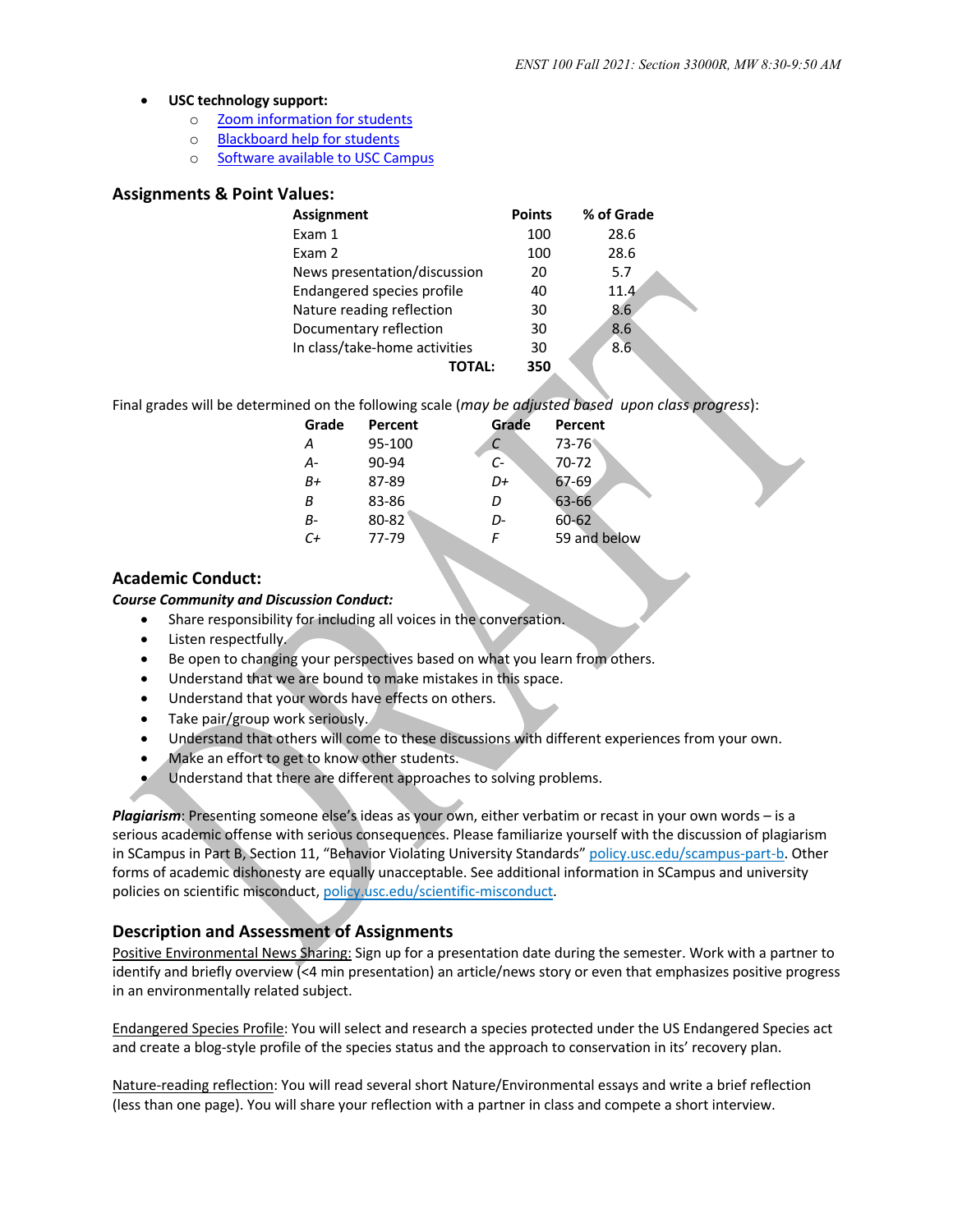Documentary reflection: View an assigned documentary on climate issues then respond to questions, and write a brief reflection statement.

#### In class/take-home activity assignments

We will conduct a number of interactive activities. In some instances, these require you to review short videos, podcasts, or reading materials before class (these will be available through Blackboard) in order for you to complete in-class portion. If you are not able to attend, it is your responsibility to contact the professor for an alternate, asynchronous activity to fulfill the assignment.

### **Course-specific Policies**

**Attendance and participation:** Students are strongly encouraged to attend scheduled synchronous course activities (Zoom meetings). Active participation in class is necessary. However, synchronous sessions will be recorded and available through Blackboard. Students who miss Zoom meetings are responsible for finding out about any in-class announcements and activities, and must contact the instructor for alternate assignments.

**Late assignments:** Late assignments must be uploaded to Blackboard/TurnItIn (as specified for each assignment or activity). Unless otherwise specified late assignments incur a 10% starting 15 minutes after the deadline, and 10% additional for each 24 hrs late.

**Missed exams:** UNPLANNED ABSENCES: You may be excused from an exam only in the event of a documented illness or emergency as outlined by university policy, with notification to the instructor within 48 hours. An invalid excuse, or the excuse turned in late, will result in a score of zero for the activity missed. If you miss the final examination and have provided a valid medical excuse within 72 hours of the examination time, a final course grade of incomplete (IN) will be recorded, and you will be permitted to take a make-up final examination during the following semester. If you have an emergency on exam day, please contact the instructor as soon as you are able (preferably, before the exam).

PLANNED ABSENCES: Students that miss an examination or graded activity for observance of a religious holy day should be aware of the University's policy on such absences, published at: http://orl.usc.edu/religiouslife/holydays/absences.html. If the absence is approved as determined by the USC Office of Religious Life, a reasonable accommodation will be provided. If you have any anticipated exam date conflicts due to athletic schedules or religious holidays, you **must** email the instructors *two weeks in advance* to see if alternative arrangements can be made (under reasonable circumstances). Otherwise, make-up exams will not be given except in extreme emergencies (see above).

**Policy on Re-grades:** Assignments will be graded in the context of expectations set by an initial evaluation of all student responses. If you feel that an error was made in the grading of an examination or lab activity, you must: 1) Prepare a printed statement explaining why you feel your grade was incorrect, and 2) submit this and your original examination to your instructor within one week of the time the examination or assignment was returned to you. Your entire exam or assignment may be re-graded and, as a result, your grade may increase or decrease from a requested re-grade. No frivolous reasons will be accepted for requesting grade changes.

## **Online Learning Experience**

Current conditions have added new challenges to the semester. Although Fall 2020 will be atypical, I will work to engage each and every one of you to the best of my abilities! However, you should take steps to make the experience as beneficial for you as possible. If you have logistical or technology related issues that are impacting your learning experience and ability engage with the class (such as internet connectivity, or other obstacles) you can contact me and I will try to help or will refer you to someone that may assist you.

#### **Zoom/online live meeting etiquette**

A few reminders for getting the best experience in online lecture/discussion:

- PLEASE NOTE: synchronous session will be recorded and distributed on Blackboard
- Please mute your microphone when not speaking
- Use of webcam is encouraged and preferred. Please dress appropriately for a classroom environment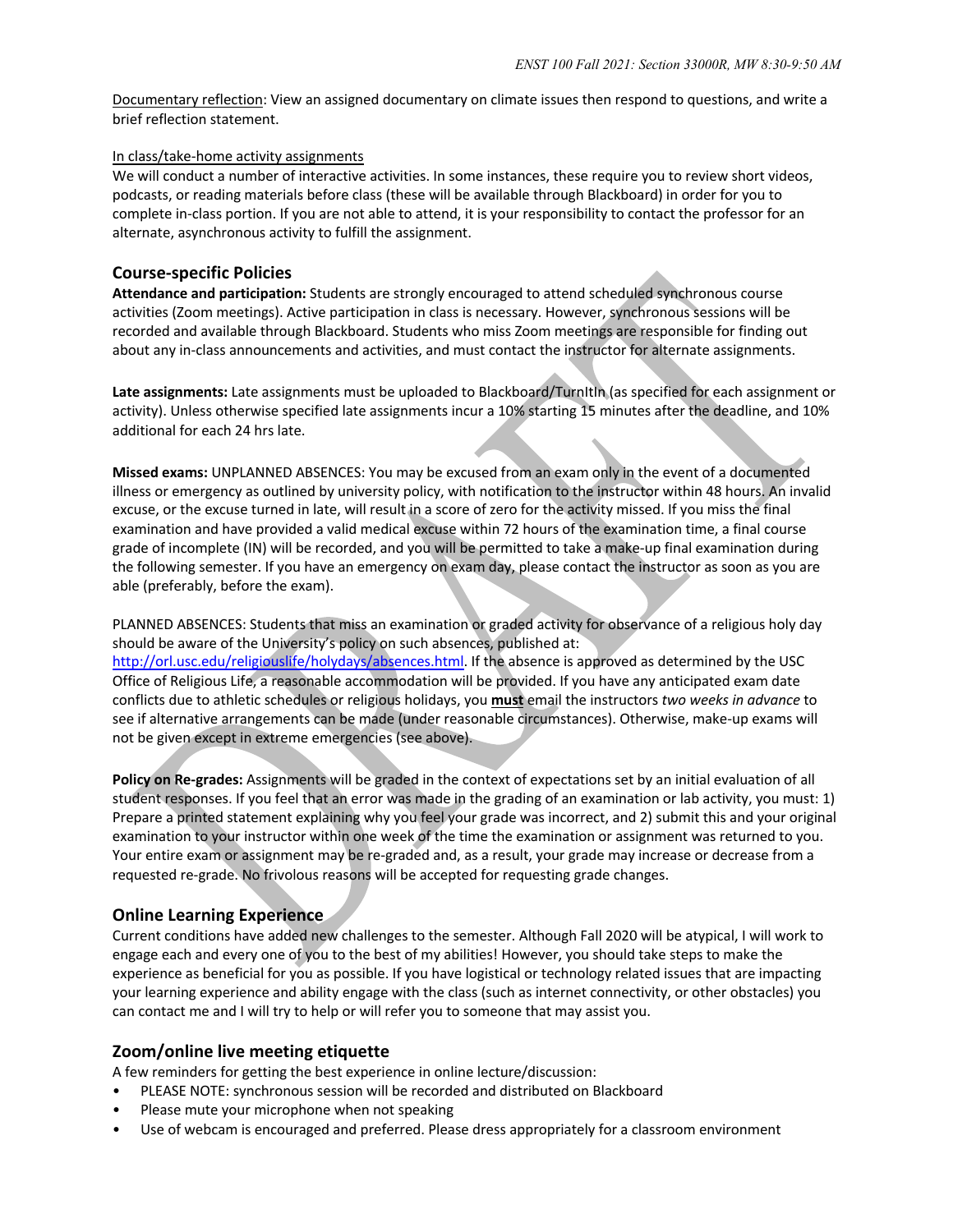- You can use virtual backgrounds if you prefer to keep your home background environment private
- Headphones with a microphone are effective in minimizing interference from background noise
- You can use the Zoom chat or hand raise functions for questions/comments during sessions
- Come to synchronous meetings prepared

#### **Synchronous session recording notice**

Synchronous sessions will be recorded and provided to all students asynchronously via Blackboard.

#### **Sharing of course materials outside of the learning environment**

*Reminder*: USC policy prohibits sharing of any synchronous and asynchronous course content outside of the learning environment:

#### *SCampus Section 11.12(B)*

Distribution or use of notes or recordings based on university classes or lectures without the express permission of *the instructor for purposes other than individual or group study is a violation of the USC Student Conduct Code. This includes, but is not limited to, providing materials for distribution by services publishing class notes. This restriction on unauthorized use also applies to all information, which had been distributed to students or in any way had been displayed for use in relationship to the class, whether obtained in class, via email, on the Internet or via any other media. (SeeSection C.1 Class Notes Policy).*

#### **Course Schedule:**

The schedule may be adjusted throughout the semester depending on the progress of the class.

| Week of:         | <b>Topics</b>                                     | <b>Readings</b> | <b>Exam and Assignment Due Dates</b> |
|------------------|---------------------------------------------------|-----------------|--------------------------------------|
| Week 1           | Introduction & course overview                    | Ch.1            | Sign up for news article             |
| Aug 17           | Science and the assessment of enviro, health      |                 | presentation this week!              |
| Week 2           | Matter, energy and change                         | $\overline{2}$  |                                      |
| Aug 24           | <b>Climates and biomes</b>                        | $\overline{7}$  |                                      |
| Week 3           | Ecosystem ecology                                 | 3               | <b>Nature writings reflection</b>    |
| Aug 31           | <b>Biodiversity and Evolution</b>                 | 4               | In-class interview: Wed. Sep 2       |
|                  |                                                   |                 | Bb submission: Fri. Sep 4, 5PM       |
| Week 4           | Monday, Sep. 7: Labor Day Holiday, No class       |                 |                                      |
| Sep 7            | Population and community ecology                  | 5               |                                      |
| Week 5           | <b>Biodiversity Conservation</b>                  | $\mathbf{8}$    |                                      |
| Sep 14           |                                                   | <b>BB</b> links |                                      |
| Week 6           | Human population and demographics                 | 6               |                                      |
| Sep $21$         |                                                   |                 |                                      |
| Week 7           | <b>Environmental Justice Policy and Economics</b> | Ch 17           | Exam 1: Monday, Sep. 28              |
| Sep 28           |                                                   | 9 and 12        |                                      |
| Week 8           | Food production (land and sea)                    | 10              | <b>Endangered Species Blog</b>       |
| Oct 5            |                                                   |                 | Due Fri. Oct 2, 5PM                  |
| Week 9           | Water pollution                                   | 11              |                                      |
| Oct 12           |                                                   |                 |                                      |
| Week 10          | Non-renewable energy                              | 13              |                                      |
| Oct 19           | Renewable energy                                  |                 |                                      |
| Week 11          | Air pollution                                     | 15.1-15.3       |                                      |
| Oct 26           |                                                   |                 |                                      |
| Week 12          | Climate and global change                         | 15.4-15.7       | Documentary questions/reflection     |
| Nov <sub>2</sub> | Waste Generation, Disposal & Recycling            | 16              | due by Wed. Nov. 4, 5PM              |
| Week 13          | Catch up-review                                   |                 |                                      |
| Nov 9            |                                                   |                 |                                      |
| <b>Nov 18</b>    | <b>Finals Week</b>                                |                 | <b>Exam 2: Wed Nov. 18, 8 AM</b>     |